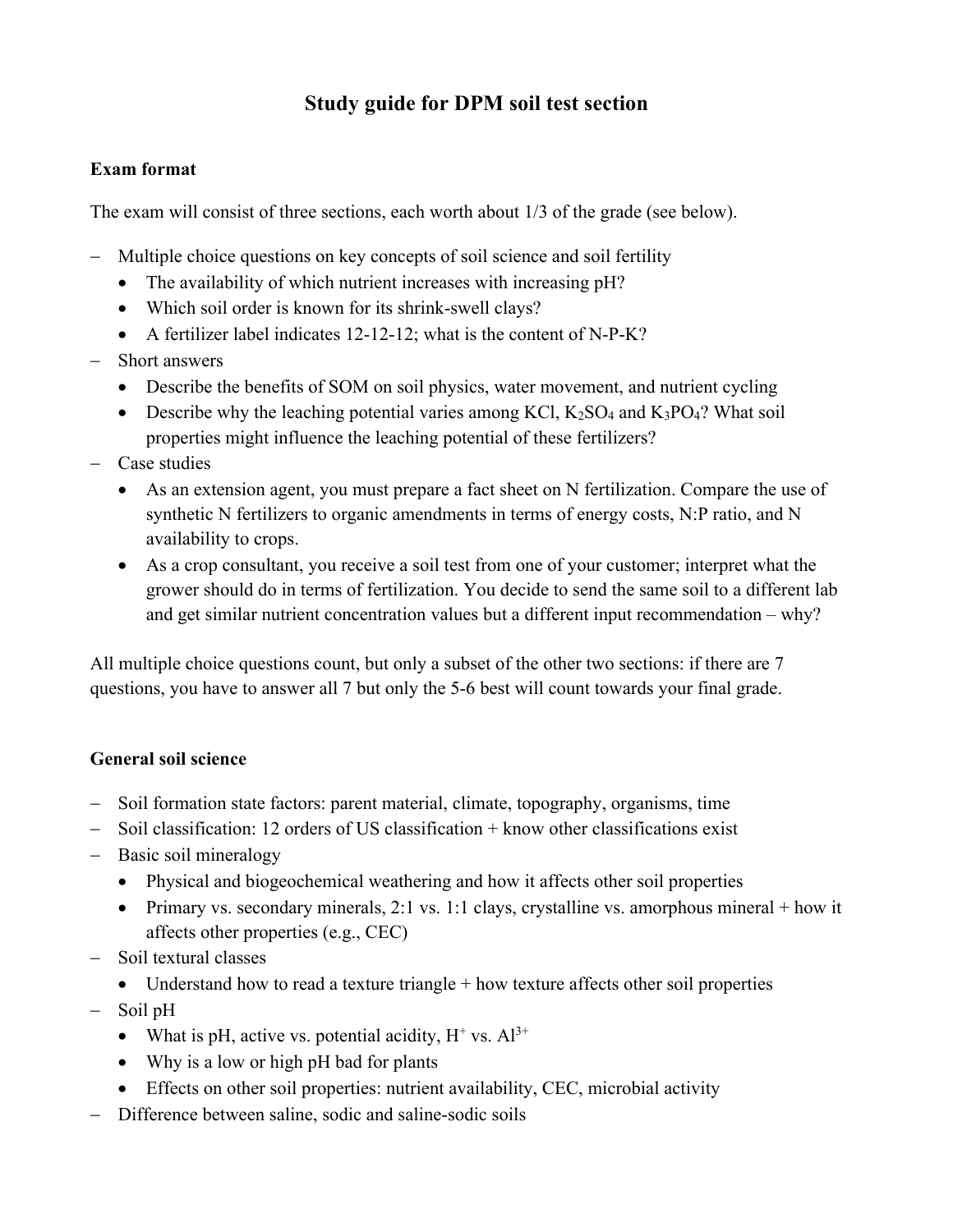- CEC
	- What is CEC, how it compares to AEC, what is base saturation
	- What are the main drivers of CEC, and which ones are pH-dependent
- SOM
	- What is soil organic matter + benefits on soil physics, water, biology and fertility
	- Consists of diverse molecules  $+$  these mineralize at a variable rate
	- Understand how SOM is related to soil aggregates
	- Understand how SOM is related to the C cycle + difference between SOM and SOC
- Soil water/physics
	- What is the difference between porosity, water-filled pore space, bulk density;
	- What is water-holding capacity, field capacity, permanent wilting point;
	- What is plant-available water, how it's determined, how it varies based on soil textural classes;
	- What are the differences among infiltration, runoff, percolation, leaching, and erosion
	- What is the difference between volumetric and gravimetric soil water
- Soil biology
	- Mycorrhizal fungi: role in crop nutrition  $+$  which group(s) doesn't form this symbiosis
	- Bacteria and archaea  $+$  rhizobium for legumes
	- Earthworms

## **Soil fertility**

- N cycle in detail
	- Species: organic N (pool of multiple forms),  $NH_4^+$ ,  $NO_3^-$ ,  $N_2O$ ,  $NH_3$ ,  $N_2$
	- Processes: mineralization, nitrification, denitrification, volatilization, fixation, leaching
	- What controls the importance of each in different soils and agroecosystems
- P cycle in detail
	- No major gas species for P (unlike N) + only one dominant anion,  $PO<sub>4</sub><sup>3</sup>$
	- Major pools in soils: P bound to calcium, Al/Fe oxides, or organic matter
	- What controls the importance of each pool in different soils and agroecosystems
- K cycle in detail
	- Minor role of soil organic matter and biology
	- Can be conceptualized as different pools: exchangeable, non-exchangeable, primary mineral
	- K and NH4 <sup>+</sup> compete for fixation on interlayer of 2:1 clays; not the same as legume N fixation
- Some idea of other cycles
	- S: similar to N, driven by organic matter mineralization
	- Ca and Mg: similar to K but no fixation on interlayer of 2:1 clays, lime inputs important
	- Micronutrient cycles: similar cycle depends on element, know how Mo and B are special
- The importance of temperature and moisture on nutrient cycling
	- Biological cycling: mineralization, nitrification, denitrification